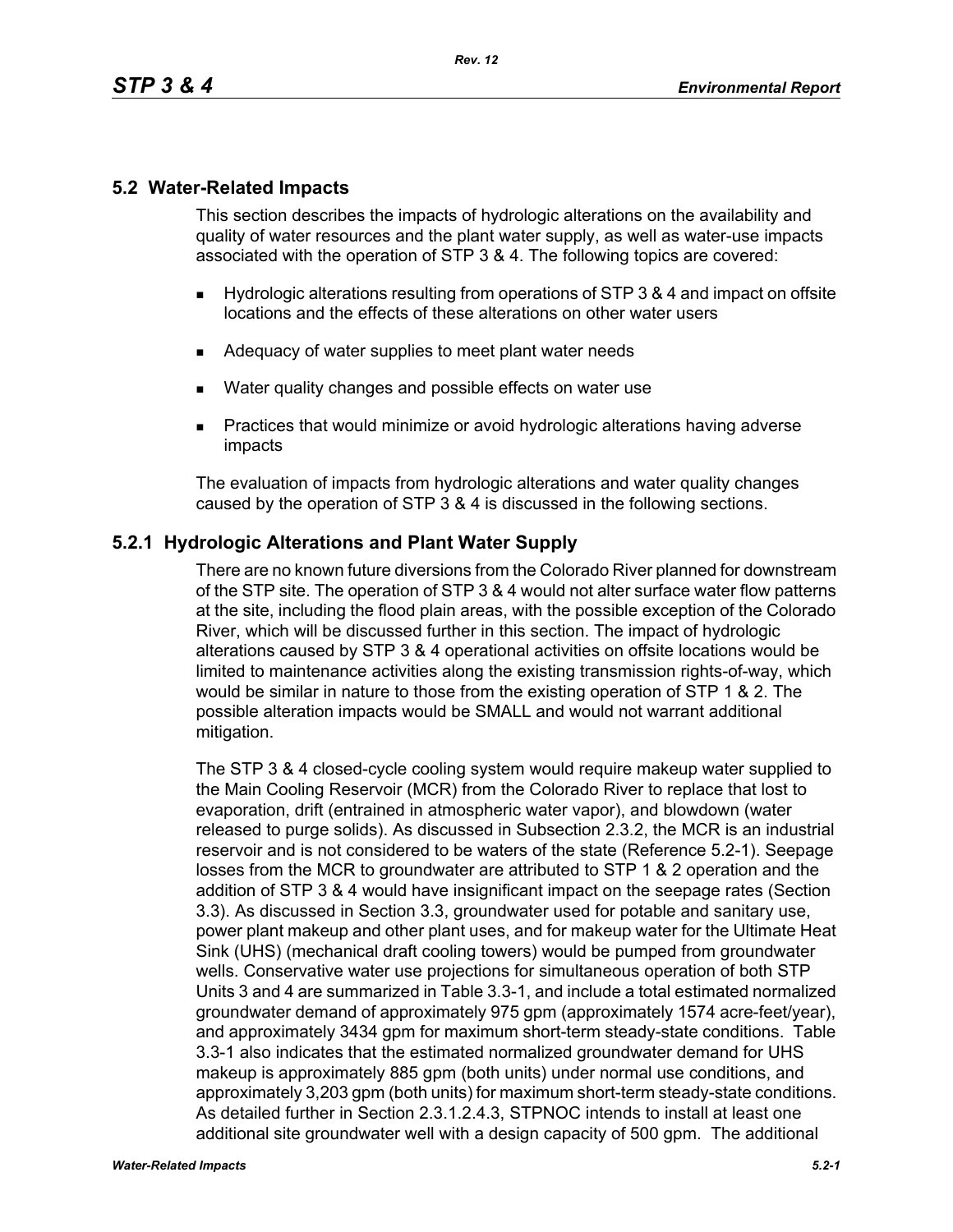well(s) would be properly permitted under applicable Coastal Plains Groundwater Conservation District (GPGCD) and TCEQ requirements, and would not involve a request for an increase in the existing permit limit. As discussed in Section 2.3.1.2.4.3, with consideration for the need to maintain groundwater storage capacity to provide for peak site water demands, total site groundwater demand will remain below the existing site groundwater permit limit during construction, initial testing, and operation of STP Units 3 and 4. Notwithstanding, the MCR and Colorado River remain as alternative sources in the unlikely event that unanticipated peak site water demands would require additional water sources.

The expected normalized rate of withdrawal of Colorado River water (Section 3.3) to replace water losses from the MCR due to STP 3 & 4 operations (ignoring natural evaporation since it is already accounted for under Units 1 and 2) is approximately 22,799 gpm (normal operating conditions) and 47,489 gpm (short-term peak conditions). These surface water removal rates are sufficient to provide MCR makeup for the approximately 23,190 gpm (average annual forced evaporation during normal operating conditions at an assumed 100 percent load factor) and 49,000 gpm (maximum short-term forced evaporation) attributable to STP 3 & 4 heat loads. As discussed in Subsection 2.3.2, the STP site is currently permitted to withdraw 102,000 acre-feet per year or a normalized rate of 62,234 gpm. This permitted withdrawal rate is sufficient to support operation of all four STP units.

MCR makeup water would be pumped from the existing STP Reservoir Makeup Pumping Facility (RMPF) on the Colorado River to the MCR to replace evaporative losses, and blowdown from the MCR, as required. Blowdown to maintain MCR water quality and level (Figure 3.3-1) would be through the existing discharge system. Water would be withdrawn from the MCR for main condenser and turbine system cooling and returned to the MCR. The MCR also would receive blowdown from the STP 3 & 4 UHS and STP 3 & 4 processed waste flows. There would be no direct discharges of individual waste streams to the Colorado River or to groundwater*.*

The most significant water loss from the STP 3 & 4 cooling water system would be through evaporation of water from the MCR. Blowdown to the Colorado River from the MCR would occur if required to maintain water quality in the MCR. Blowdown would occur in accordance with the existing Texas Pollutant Discharge Elimination System (TPDES) permit.

Water diverted to the MCR is currently considered lost to potential downstream surface water users and downstream aquatic communities and is considered a consumptive loss. The groundwater pumped from the existing site wells serving the STP site would also be considered a consumptive loss because the water would be either consumed or discharged to the MCR.

The assessment that follows conservatively assumes that all Colorado River water pumped to the MCR and all groundwater pumped from the wells is consumed. In reality, some water returns to the Colorado River as groundwater flow as the water seeps from the MCR and infiltrates the upper shallow portion of the groundwater system beneath the MCR. The water then flows toward the Colorado River where it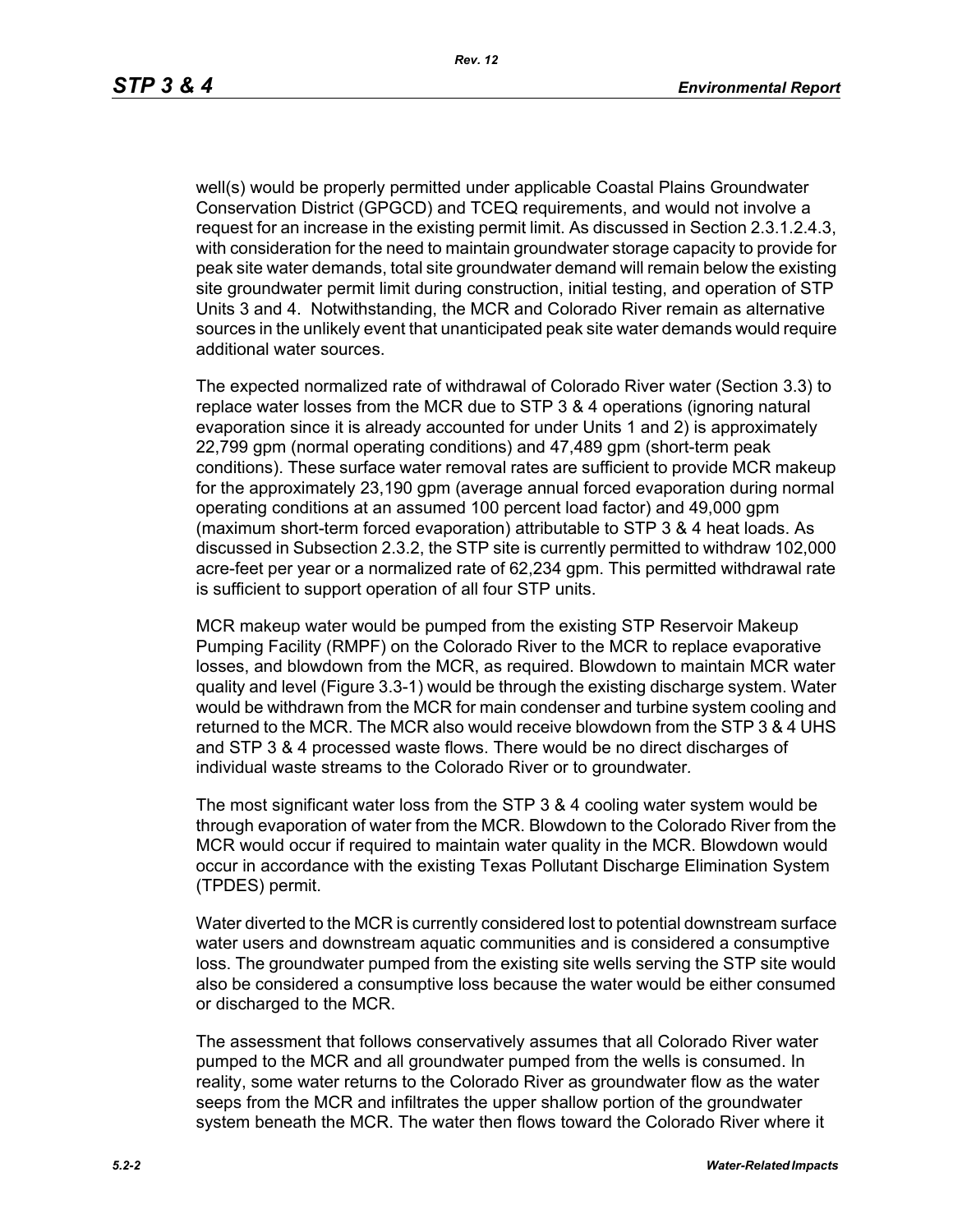discharges. Water from the MCR is also released through the pressure relief wells located in the above-grade dike surrounding the MCR. Water from these relief wells is discharged to a surface water ditch that surrounds the MCR and flows away from the reservoir through the STP site's natural drainage features.

As discussed in Subsection 2.3.2, the projected firm water demands for stored water in the Highland Lakes located upstream of the STP site on the Colorado River is currently still less than the total firm water available. Therefore, it is extremely remote that firm water rights would be reduced, even under extreme drought conditions. If conditions are worse than the drought of record, which occurred from the late 1940s through the 1950s (Subsection 2.3.2), the LCRA must curtail and distribute the available supply of firm water among all of its firm water supply customers on a pro rata basis (Reference 5.2-3). As discussed in Subsection 2.3.2, the STP site currently has surface water rights for 102,000 acre-feet per year and an additional 20,000 acrefeet/year of backup water for two-unit operation and 40,000 acre-feet/year for four-unit operation during periods when the water necessary to maintain the MCR at or above an elevation of 27 feet mean sea level is not available from the Colorado River. If this situation were to occur, the backup water would be released by the LCRA from firm stored water or any other sources of water originating upstream of the Bay City Dam (Reference 5.2-4).

Operation of STP 3 & 4 would not create any new impacts in the vicinity of the flood plain. The infrastructure constructed in the floodplains is currently used for STP 1 & 2. The current facilities would support STP 3 & 4. There would be no new infrastructure built in support of STP 3 & 4 in the flood plain areas adjacent to the site that would create impacts resulting from alterations to the flood plain flow paths.

## **5.2.2 Water Use Impacts**

#### **5.2.2.1 Surface Water**

Long-term (1948–2005) daily Colorado River flow records were used to estimate the annual mean, the lowest annual mean, and the lowest daily mean flows of the Colorado River in the vicinity of the STP site (Reference 5.2-5).

Based on the planned cooling system configuration (Figure 3.3-1), surface water removal from the Colorado River for STP 3 & 4 (ignoring natural evaporation since it is already accounted for under Units 1 and 2) is estimated to be at a normalized rate of 22,799 gpm under normal operating conditions and 47,489 gpm under maximum operating conditions (see Table 3.3-1). These surface water removal rates are sufficient to provide MCR makeup for the approximately 23,190 gpm (average forced evaporation during normal operating conditions at an assumed 100 percent load factor) and 49,000 gpm (maximum short-term forced evaporation) attributable to STP 3 & 4 heat loads. The long-term monthly average Colorado River flow upstream of the STP site at the closest U.S. Geological Survey (USGS) Gauging Station 08162500 (Figure 2.3.1-5) near Bay City (Reference 5.2-5) varies from 374,748 gpm to 1,919,518 gpm (Table 5.2-1).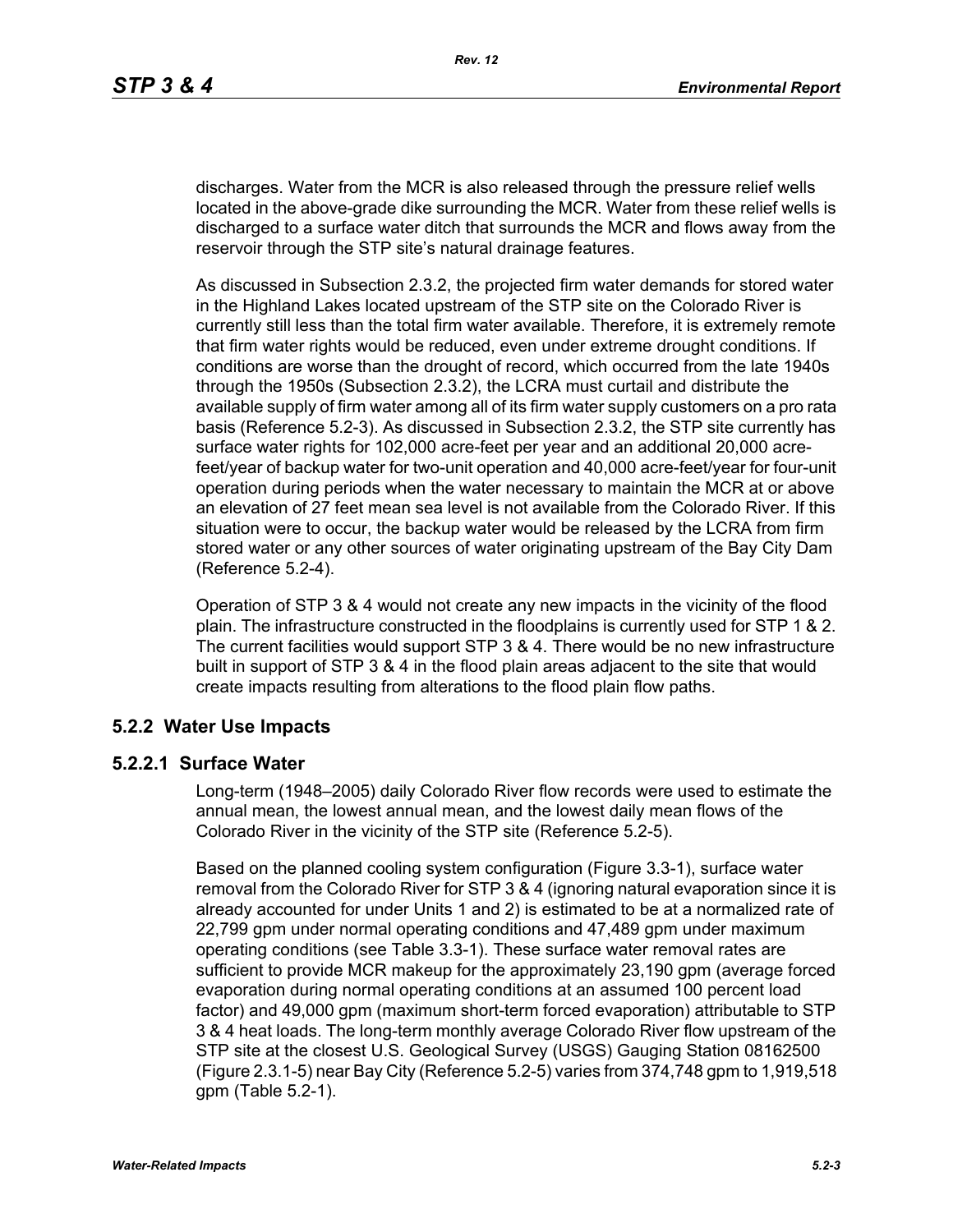Approximately 12.7 percent or less (Table 5.2-1) of the estimated monthly mean Colorado River flow near Bay City would be lost to makeup. Makeup withdrawal for maximum use operations from the Colorado River projected for STP 3 & 4 represents 4.0 % of the historical annual mean flow (1,180,344 gpm [2630 cfs]) of the river near Bay City. However, the annual mean flow during 2006 was 303,834 gpm (677 cfs) (Reference 5.2-5). The projected normal use withdrawal of 22,799 gpm for STP 3 & 4 during a 303,834 gpm (677 cfs) flow event would represent 7.5 percent of flow. As discussed in Subsection 2.3.1.1, the probable minimum flow rate at Bay City is estimated as zero. If there is no downstream flow, the Colorado River near the STP RMPF intake structure would be occupied by tidal water. Because Segment 1401 is considered tidal, there is no established 7Q10 value for the Colorado River for Segment 1401 (Reference 5.2-5). The closest stream gauge to the STP site where 7Q10 data is maintained is the Bay City USGS Gauging Station 08162500 where, from October 1, 1976 through December 31, 2005, the 7Q10 (7 consecutive day low period over a 10-year period) was determined to be 20 cfs (Reference 5.2-6). Because of the zero probable minimum flow at Bay City and a low 7Q10 value of 20 cfs, the 7Q10 water flow value will not be used to determine potential impacts.

As discussed in Subsection 2.3.2 and indicated in Table 2.3.2-9, STP 1 & 2 currently withdraws surface water as needed from the Colorado River after confirming that the flow at the USGS Bay City Gauging Station is capable of supporting the withdrawal of surface water in accordance with the current STP 1 & 2 surface water withdrawal permit. Surface water flow of the Colorado River will continue to be monitored for flow before the withdrawal of surface water for STP 3 & 4 operations to ensure that surface water could be pumped in accordance with the current STPNOC surface water use permit. This practice helps ensure that water withdrawn from the Colorado River is acceptable for supply into the MCR.

Surface water withdrawals would be in accordance with current STPNOC water rights permits and contracts with the Lower Colorado River Authority (LCRA). Therefore, during low-flow days, withdrawal of surface water for the operation of STP 3 & 4 could have a SMALL impact on the availability of fresh water downstream of the site and not warrant additional mitigation. The cumulative impacts of all four operating units are discussed in Section 10.5.

## **5.2.2.2 Groundwater**

As discussed in Subsection 2.3.2, groundwater wells would be used to supply makeup water to STP 3 & 4 for the UHS, service water for the power plant makeup and use. and water for the potable and sanitary systems. Based on the results of an operating plant (Units 3 and 4) water balance calculation (Reference 5.2-13) and a site groundwater use calculation (Reference 5.2-14), STPNOC has determined that the STP site groundwater operating permit limit provides adequate groundwater supply for water uses required for the operation of STP Units 1 and 2 and the construction, initial testing, and operation of STP Units 3 and 4. The permit allows groundwater withdrawals from the five site production wells up to a limit of 9000 acre-feet over the permit term of approximately 3 years. For discussion purposes, this permit limit may be described herein as "approximately 3000 acre-feet/year," recognizing that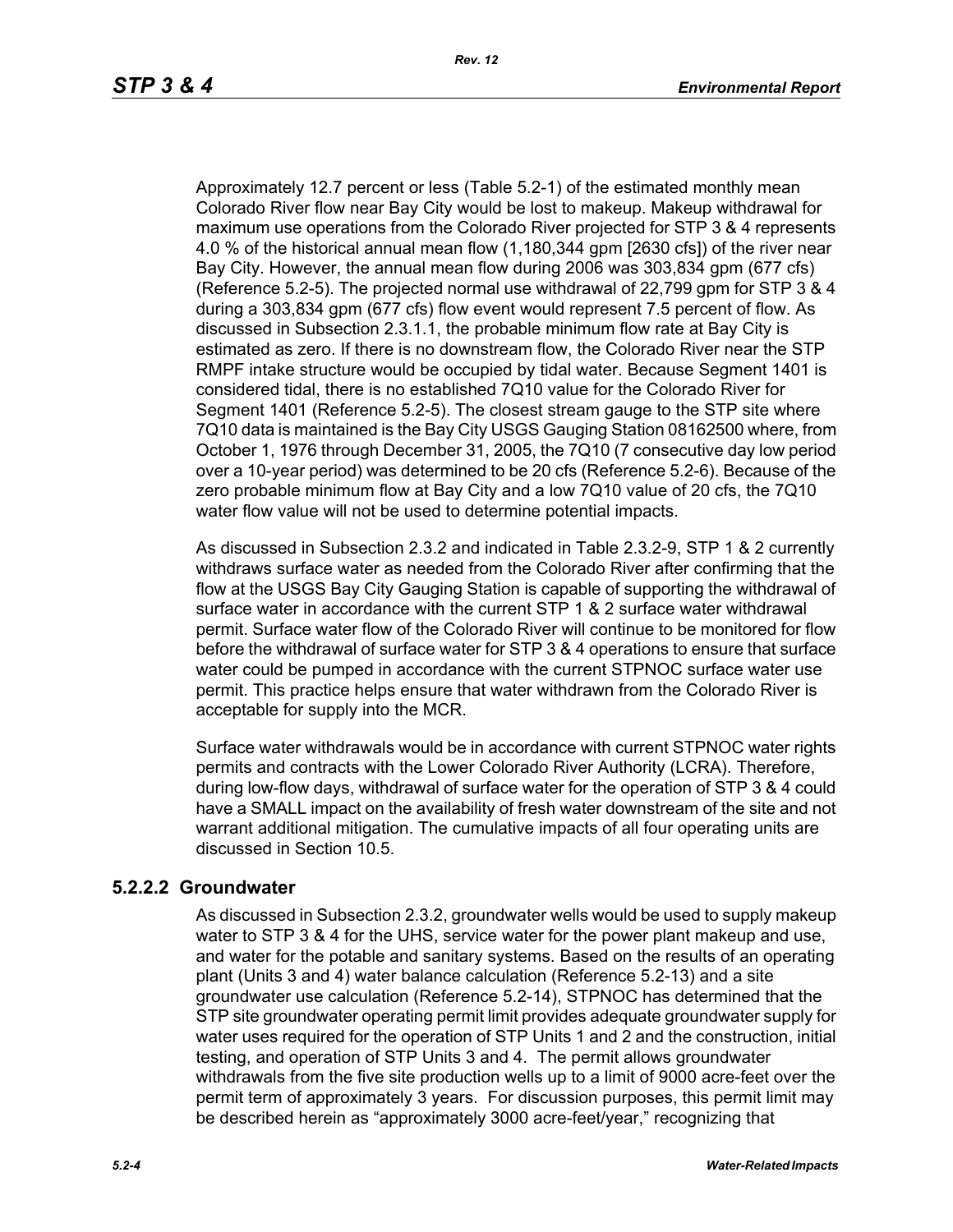groundwater withdrawal in a single year may exceed 3000 acre-feet provided that total withdrawals over the permit term do not exceed 9000 acre-feet. As a point of reference, if the permit limit were exactly 3000 acre-feet/year (which is not necessarily the case due to slight variances in the permit term with each permit renewal), the equivalent "normalized" withdrawal rate assuming continuous pumping every minute of every day of each year would be approximately 1860 gpm.

Historical groundwater withdrawal rates associated with operation of Units 1 and 2 are provided in Table 2.3.2-18. This data shows that from 2001 through 2006, annual groundwater use for operation of STP Units 1 and 2 averaged approximately 798 gpm (approximately 1288 acre-feet/year). A small but not insignificant portion of this amount has been diverted to the MCR as a result of manual operation of the groundwater well pump and header system. With the installation of appropriate automated groundwater well pump and header system controls, this diverted groundwater would be available for use by Units 3 and 4. However, as documented in the site groundwater use calculation (Reference 5.2-14), it has been determined that even if this water were not available to Units 3 and 4, the existing STP site groundwater operating permit limit provides adequate groundwater supply for water uses required for the operation of STP Units 1 and 2 and the construction, initial testing, and operation of STP Units 3 and 4.

Water uses projected for the operation of STP Units 3 and 4 are derived from system design data as well as from operational water use data for specific systems for which such data is available (Reference 5.2-13). As detailed in Table 3.3-1, conservative water use projections for simultaneous operation of both STP Units 3 and 4 include a total estimated normalized groundwater demand of approximately 975 gpm (approximately 1574 acre-feet/year), and approximately 3434 gpm for maximum shortterm steady-state conditions.

When evaluating whether the total site groundwater demand can be satisfied by the available groundwater supply, the site groundwater use calculation (Reference 2.4S.12-24) considers the schedule projected for each use, and evaluates the total site groundwater usage at each point in time from the commencement of STP Units 3 and 4 construction until both Units 3 and 4 are in operation (i.e., Units 1, 2, 3 and 4 are operating simultaneously). With consideration for the need to maintain water storage capacity to provide for peak site water demands, this evaluation confirms that total site groundwater demand remains below the existing site groundwater permit limit during construction, initial testing, and operation of STP Units 3 and 4. Notwithstanding, the MCR and Colorado River remain as alternative sources in the unlikely event that unanticipated peak site water demands would require additional water sources.

As detailed further in Section 2.3.1.2.4.3, STPNOC intends to install at least one additional site groundwater well with a design capacity of 500 gpm. As documented in the site groundwater use calculation (Reference 5.2-14), this additional capacity will allow for sufficient groundwater withdrawal to meet water uses required for: (1) operation of STP Units 1 and 2 and the construction, initial testing, and operation of STP Units 3 and 4; and (2) potential temporary capacity reduction as a result of equipment failure/unavailability. As with the existing five site production wells, the new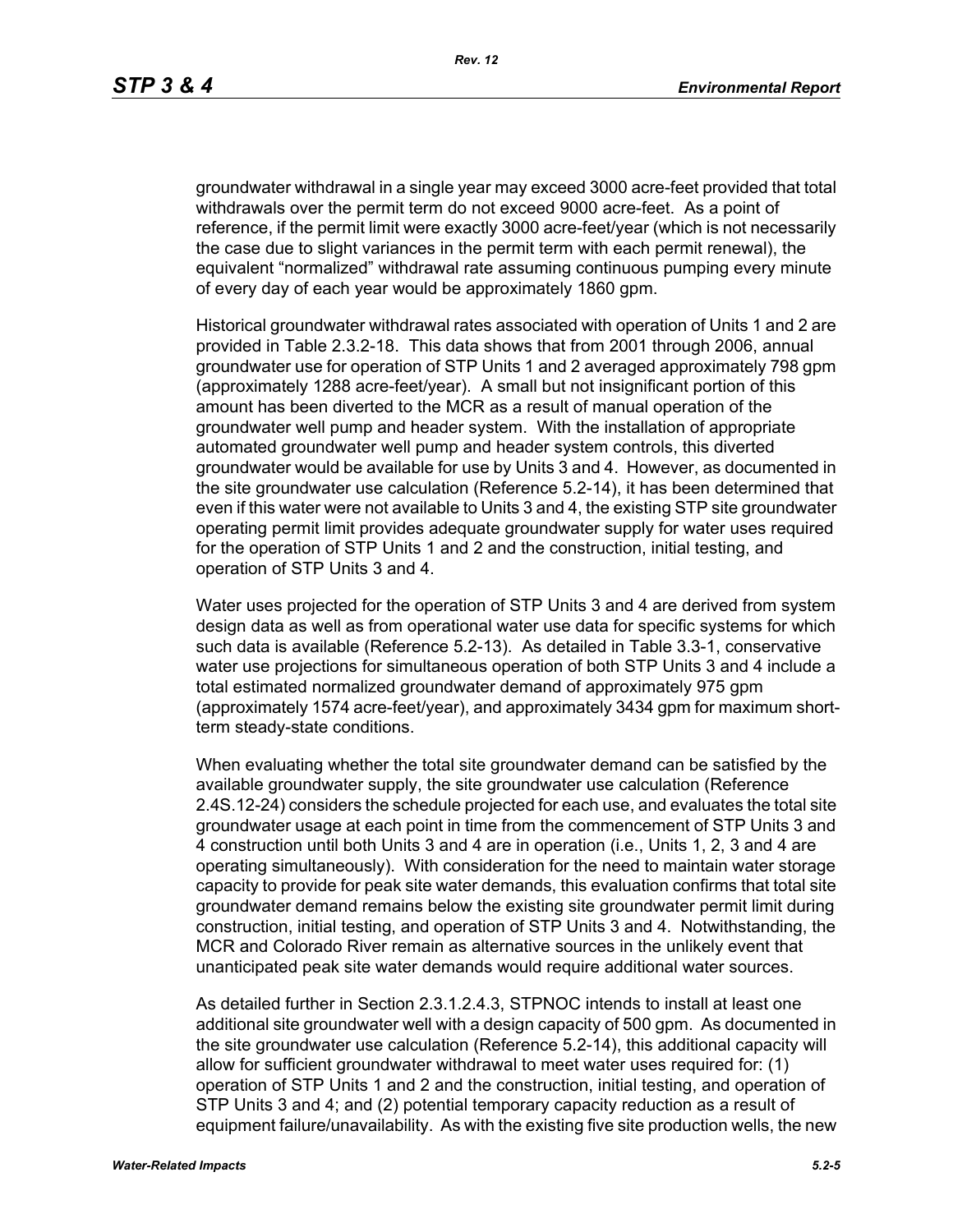well(s) would be installed to depths within the deep portion of the Chicot Aquifer. As discussed in Subsection 2.3.1, the proposed new well(s) would be required to be at least 4000 feet from STP 1 & 2 and STP 3 & 4 to prevent potential subsidence of the facilities. Any additional wells would be properly permitted under applicable CPGCD and TECQ requirements, and would not involve a request for an increase in the existing permit limit.

To determine potential offsite impact during the operation of STP 3 & 4, drawdown at the site boundary was calculated. The drawdown calculation assumes a continuous pumping rate of 1860 gpm, which as discussed above is a normalized approximation of the current permit limit, and is conservative for purposes of the drawdown calculation. The drawdown calculation also assumes that all water is pumped from a single onsite well. The minimum distance allowed by the CPGCD between permitted wells is 2500 feet (Reference 5.2-7). Therefore, the 2500-foot distance was used for the most conservative model distance from an STP site well to any potential offsite well. As with Section 4.2, a confined nonleaky aquifer scenario was used to determine the drawdown at the offsite groundwater well location closest to the STP 3 & 4 well location. Data used to input to an analytical distance-drawdown model is described in Subsection 2.3.1 and are referenced in Table 5.2-2.

A confined nonleaky scenario would most likely represent actual site conditions. The hydrologic parameters used in support of a confined nonleaky aquifer scenario are included in Table 5.2-2. The Theis nonequilibrium well equations (Reference 5.2-8) for a confined nonleaky scenario are as follows:

| $s = [Q/4(3.14)T](W(u))$                 | $u = r^2S/4Tt$                         |
|------------------------------------------|----------------------------------------|
| where:                                   |                                        |
| $s =$ drawdown (ft)                      | T = transmissivity, $ft^2$ /day        |
| $Q =$ pumping rate, ft <sup>3</sup> /day | $t =$ time since pumping started, days |
| $W(u)$ = Theis well function             | $S = coefficient of storage$           |
|                                          | $r =$ distance to pumping well, ft     |

The assumptions made were that the aquifer is homogeneous, isotropic, of uniform thickness, and of infinite aerial extent. The assumptions also include that the potentiometric surface before pumping is horizontal; the well is pumped at a constant discharge rate; the well is fully penetrating and flow is horizontal; the well diameter is infinitesimal so that storage within the well can be neglected; and water from storage is discharged instantaneously with decline of head.

An assumption was made that all of the water to be pumped was from a fully penetrating single well (any site well). The results of the confined nonleaky scenario model indicated that drawdown from normal operation of STP 3 & 4 of the deeper portion of the Chicot Aquifer potentiometric surface 2500 feet from a single STP site well was 38 to 42 feet based on an average pumping rate of 1062 gpm over a period of 40 years. The pumping rate of 1062 gpm 1860 gpm (conservative normalized approximation of the permit limit) less the Units 1 and 2 average annual withdrawal rate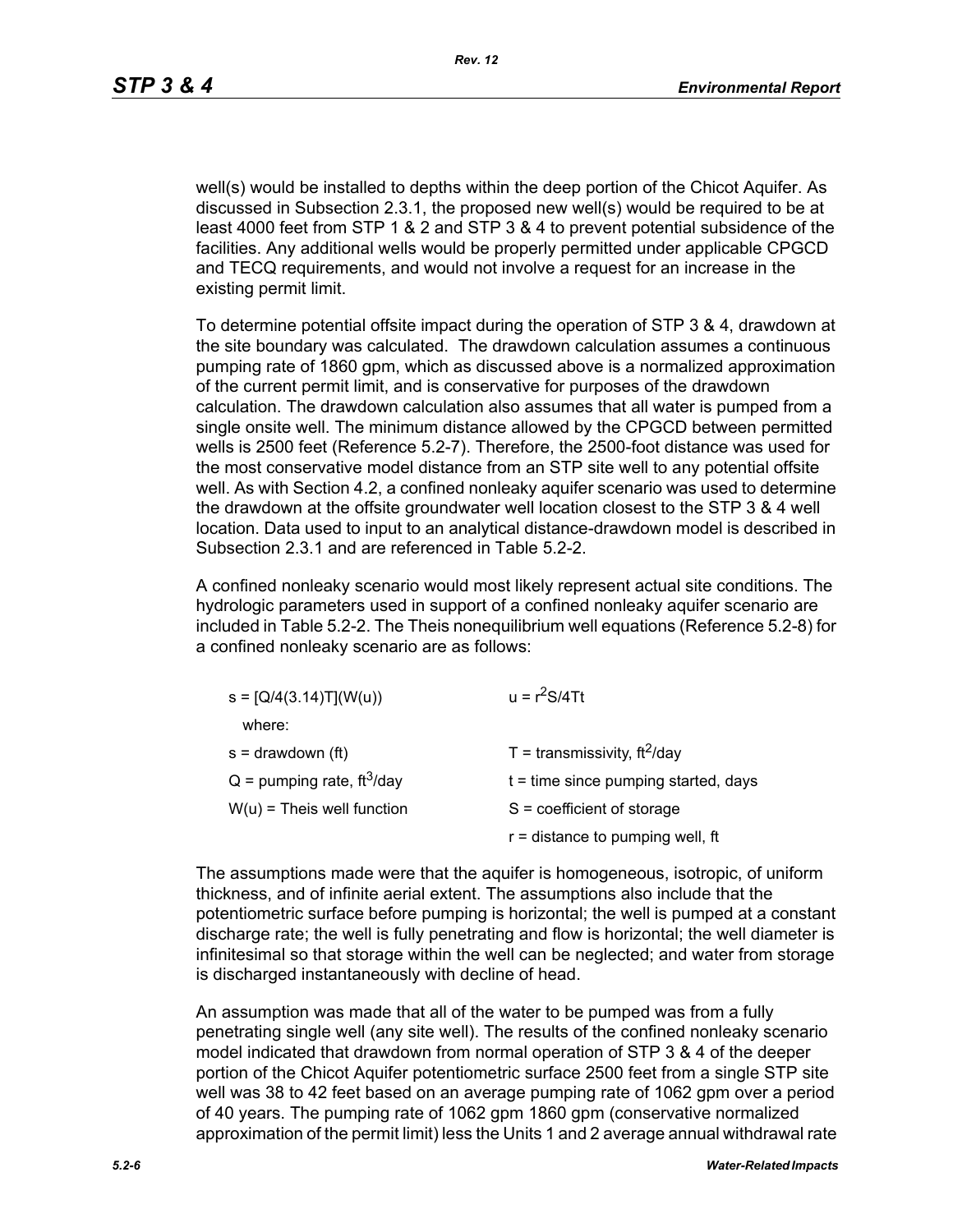(798 gpm). Drawdown values for the deep portion of the Chicot Aquifer for the above pumping case are included in Table 5.2-2.

In reality, the actual withdrawal resulting from the pumping of an STP well 2500 feet away would result in less drawdown than assigning all of the total pumping rates to one well. For example, the projected drawdown of (Table 5.2-2) over a 40-year period at a pumping rate of 1062 gpm would result in a drawdown of 38 to 42 feet. Pumping at a rate of no more than 500 gpm over a 40-year period in any single well would result in a drawdown of 18 to 20 feet 2500 feet from that well. These values assume that no two pumping wells adjacent to each other are used at the same time. If this were to occur, the effects of the two wells being pumped simultaneously would result in an overlap of drawdown and would likely lower drawdown in areas between the pumping wells. The additive effect could extend off site. However, most of the additive effect form the onsite pumping of multiple wells would remain on the STP site.

Because of the confining unit between the deep and shallow portions of the Chicot Aquifer, STPNOC concludes that there would be no impact to the shallow portion of the aquifer during operation of STP 3 & 4. However, STPNOC concludes that impacts due to increased pumping during operational activities at STP 3 & 4 to the deeper portion of the Chicot Aquifer would be SMALL and would not warrant mitigation. The cumulative impacts of all four units on groundwater resources are discussed in Section 10.5S.

## **5.2.3 Water Quality Impacts**

## **5.2.3.1 Surface Water Quality**

Mechanical draft cooling towers, such as the ones proposed for the STP 3 & 4 UHS, remove waste heat by allowing water to evaporate to the atmosphere. The water lost to evaporation must be replaced continuously with makeup water to prevent the accumulation of solids and solid scale formation. To prevent buildup of these solids, a small portion of the circulating water with elevated levels of solids is drained or blown down, and cooling tower water chemistry must be maintained with anti-scaling compounds and corrosion inhibitors.

Similarly, because conditions in cooling towers are conducive to the growth of fouling bacteria and algae, a biocide must be added to the system. This is normally a chlorine or bromine-based compound, but occasionally, hydrogen peroxide or ozone is used. Table 3.6-1 lists water treatment chemicals currently used for STP 1 & 2 and that would likely be used in STP 3 & 4.

Water drawn from the Colorado River is expected to require limited treatment to prevent biofouling in the makeup intake structure and makeup water piping. Additional water treatment would take place in the cooling tower basins, and would include the addition of biocides, anti-scaling compounds, and dispersants. Sodium hypochlorite and sodium bromide are used to control biological growth in the existing circulating water system and would likely be used in the new system as well. TPDES Permit No. WQ0001908000, issued in 2005 (Reference 5.2-9), regulates the outfalls that discharge to the MCR, which assures that necessary treatment and monitoring for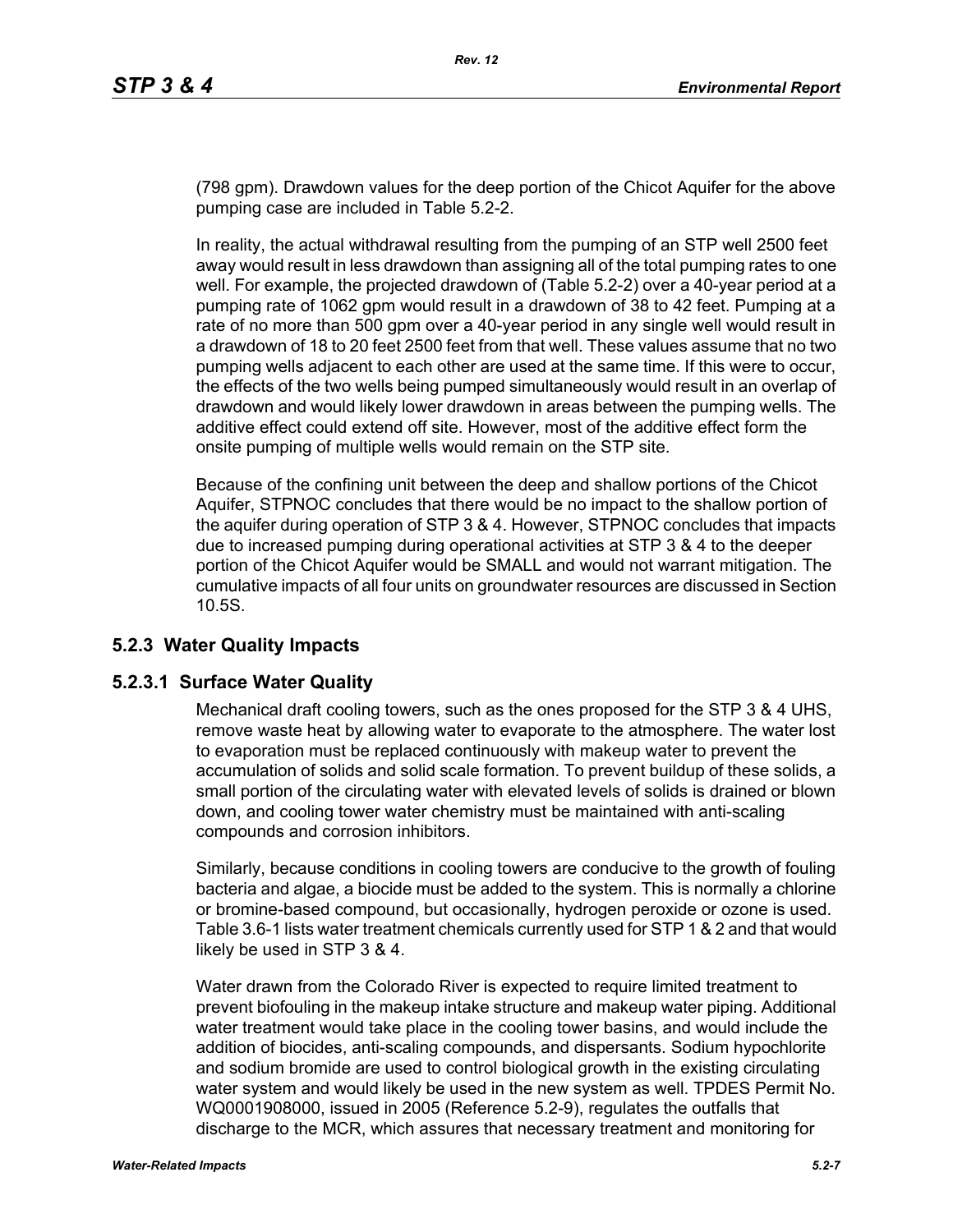nonradioactive contaminants occurs before discharge to the MCR. The permit limits total residual chlorine (0.05 milligrams per liter daily maximum) from any single generating unit for more than two hours per day unless longer periods are required for macroinvertebrate control. Processed wastewater discharged from STP 3 & 4 facilities to the MCR would be similar to that currently discharged under the STP 1 & 2 TPDES permit. STPNOC would submit the necessary applications to TCEQ for permitting the proposed STP 3 & 4 discharges to the MCR.

The existing TPDES permit states that discharges from the MCR may not exceed 12.5% of the flow of the Colorado River at the discharge point. Additionally, discharges are not permitted when the river flow is less than 800 cfs.

As discussed in Section 2.3.1.1.2.1, the 7000-acre MCR is unlined, allowing seepage of water from the MCR through the reservoir floor. During the design stage, total seepage from the MCR, based on a maximum operating water level of 49 feet above MSL, was estimated to be 3530 gpm, or approximately 5700 acre-ft/yr. Seepage discharge from the MCR has two flow paths: (a) part of the seepage is collected by the relief well system, which is installed in the sands of the Upper Shallow Aquifer, and is then discharged to surface waters; and (b) part of the seepage bypasses the relief wells and continues in the Upper Shallow Aquifer in a southeasterly direction to the Colorado River. In addition to these two seepage flow paths, water can be discharged from the MCR through blowdown to the Colorado River.

Discharge from the MCR cannot occur when the Colorado River is less than 800 cfs and cannot exceed 12.5% of the river flow (Reference 5.2-9). As discussed in Subsection 2.3.2, there is currently no routine discharge from the MCR to the Colorado River. STP 1 & 2 has discharged water from the MCR to the Colorado River once, in 1997. Projections of the MCR water quality and additional demands upriver could necessitate the use of the STP permitted reservoir blowdown system to maintain water quality by 2010. MCR water quality is currently maintained by selective pumping during high river flow conditions (>1200 cfs) (Reference 5.2-10). If upstream demands increase, the availability of water at a flow greater than 1200 cfs could be reduced.

During normal operation, water in the MCR evaporates, causing an increase in constituents in the MCR, such as total dissolved solids (TDS). Blowdown from the MCR to the Colorado River would occur as necessary to maintain the MCR water quality at an average of 3000 micro-Siemens per centimeter (µS/cm) (Reference 5.2- 4). This conductivity measurement is a good indicator for the TDS levels in the MCR. The current TPDES permit (Reference 5.2-10) allows an average MCR discharge rate of 144 MGD with a daily maximum of 200 MGD. The permit pH range for water discharged from the MCR is between 6.0 and 9.0 standard units. The water temperature daily average limit is 95°F with a daily maximum of 97°F. The total residual chlorine daily maximum is 0.05 milligrams per liter (mg/L) (Reference 5.2-10). Limits on outfall concentrations, rates, and schedules for STP 3 & 4 operational discharges to the MCR would be determined through the TPDES permitting process. STPNOC would submit the new or modified permit provisions to the NRC when they become available.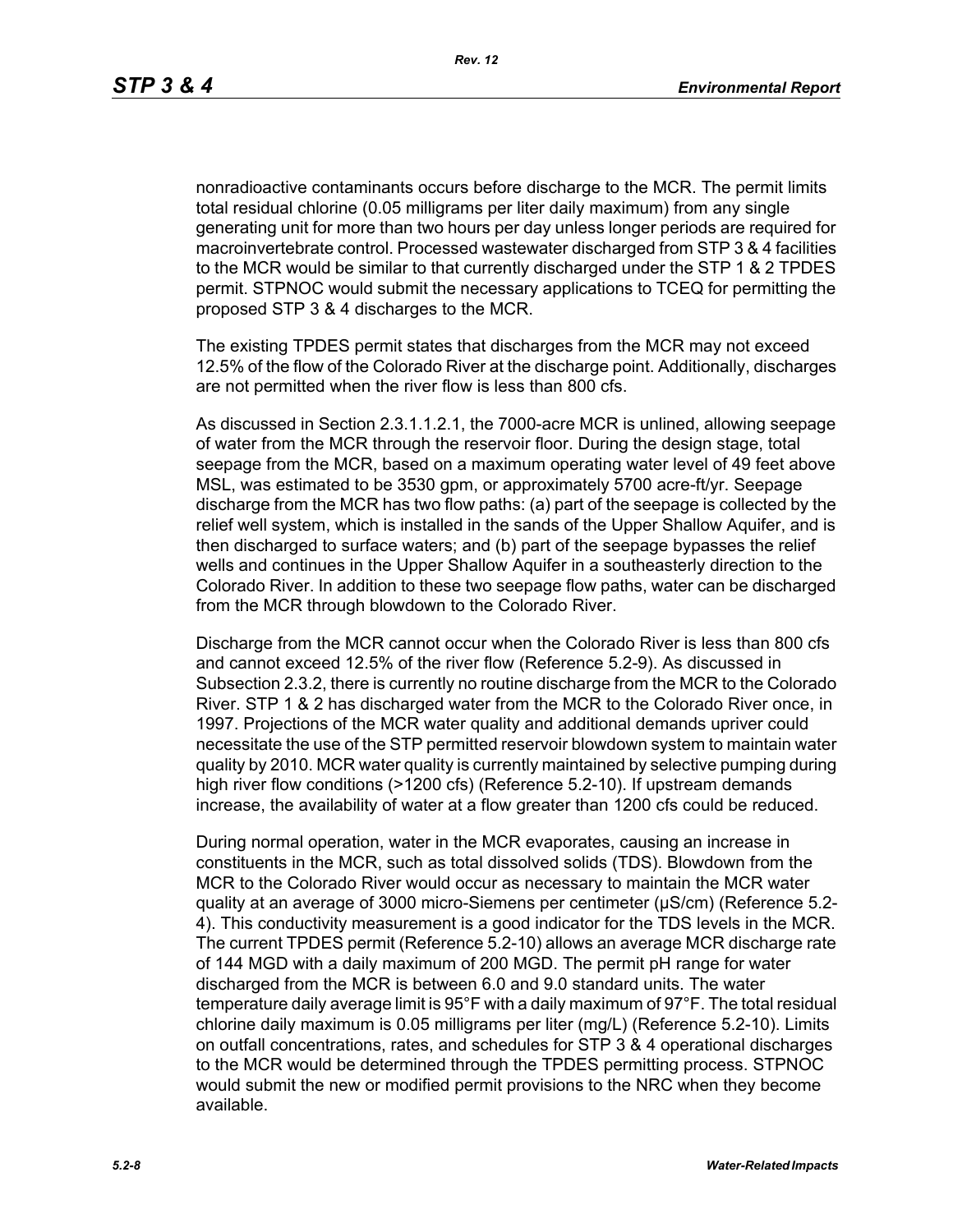The maximum calculated duration of continuous blowdown to the Colorado River for two-unit operation is 88 days and for four-unit operation is 73 days. These results are based on simulations using the historical flow record of the Colorado River. In the year with the maximum duration of continuous blowdown, the annual diversion limit is reached earlier in the year for the four-unit scenario because of the higher consumption, as compared with the two-unit scenario. When the annual limit is reached, no further makeup to the MCR is allowed in that year according to the diversion rules and as a result, blowdown is not permitted either (except under extreme rainfall events). Therefore, the four-unit scenario shows a shorter duration of continuous blowdown. Blowdown occurrences are governed by the operating rules of the MCR that depend on the dynamic relationships of multiple parameters including water level, conductivity and temperature in the MCR, and the flow of the Colorado River.

The MCR is routinely monitored for constituents other than TDS, such as metals and salts, to determine effectiveness of the water treatment program to minimize biofouling and condenser scaling and corrosion. Surface water quality data for metals and salts for two rounds of samples collected from the MCR in 2006 are presented in Table 2.3.3-3. These low concentrations of metals and salts indicate the high quality of the water contained in the MCR and reflect the source term for water leaving the MCR. Current water quality at the site is discussed in Section 2.3.3 and surface water quality is specifically discussed in Section 2.3.3.1. As discussed above, discharges to the MCR for STP 3 & 4 water treatment would be comparable to STP 1 & 2 with the use of biocides and anti-scalants. Because STP 3 & 4 are not anticipated to regenerate ion exchange resin, STP 3 & 4 would actually discharge less chemicals to the MCR than currently discharged from STP 1 & 2. Due to the additional reservoir makeup required to offset evaporation and the limited amount of discharge from STP 3 & 4, the concentrations of chemicals and other constituents in the MCR water would be expected to increase only slightly, if at all. Existing constituents in the MCR are comparable to the state drinking water standards, except for aluminum and arsenic which are not attributed to plant operation and introduced from ground and surface water sources. Therefore, the impacts to water quality in the MCR due to addition of STP 3 & 4 are expected to be SMALL. Similarly, impacts to other surface water bodies which directly or indirectly receive water from the MCR also would be SMALL.

The MCR water budget and water quality model is set up to simulate the operation of all four units (existing STP 1 & 2 and proposed STP 3 & 4) at the STP site. The simulation uses historical Colorado River flows as well as projected flows accounting for the proposed Lower Colorado River Authority/San Antonio Water System diversions to evaluate the incremental impact on water and aquatic resources from the addition of proposed STP 3 & 4 under anticipated changes in the water supplies of the Lower Colorado River Basin. Based on modeling to evaluate the impacts of adding STP 3 & 4 to the MCR system, the amount of TDS would increase slightly. Using historical Colorado River flows, the mean TDS was calculated to increase from 2,178.5 mg/L to 3,076.8 mg/L, and using the proposed Lower Colorado River Authority/San Antonio Water System diversions, the mean TDS was calculated to increase from 2,256.0 mg/L to 3,838.8 mg/L (Reference 5.2-13). However, the number of days of blowdown required to maintain acceptable levels of TDS would change by less than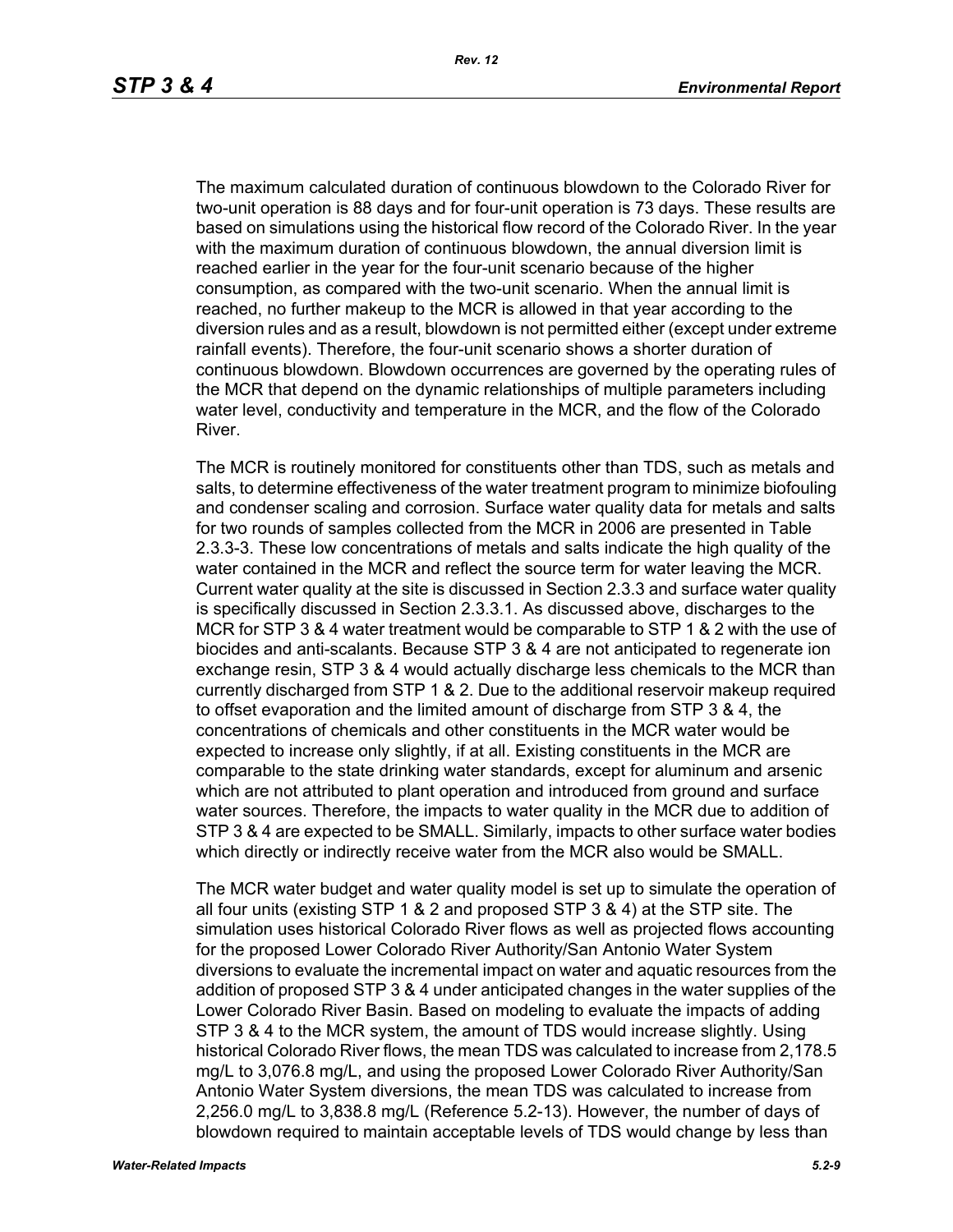*Rev. 12*

1% (Reference 5.2-13). The reach of the Colorado River associated with MCR blowdown is within the tidal influence of the Gulf of Mexico. River TDS varies significantly from practically freshwater to saltwater in this area. Additionally, any blowdown to the Colorado River is limited to less than 12.5% of the river flow and to only when river flow is greater than 800 cubic feet per second, so the TDS would be within the range normally seen for this reach of the river. Therefore, impacts to the Colorado River from TDS would be SMALL.

As discussed in Subsection 2.3.3, during 2004 Segment 1401 of the Colorado River (the reach of the river associated with STP) was listed as fully supporting aquatic life, contact recreation, and general use (Reference 5.2-11). As indicated in Reference 5.2- 12, Segment 1401 was added to the list of impaired waters due to the presence of bacteria. The STP 1 & 2 wastewater treatment facility currently discharges treated water to the MCR where it is diluted by water of the MCR and reused. The waste water from current STP 1 & 2 facilities does not discharge directly to the Colorado River.

Impacts of chemicals in the proposed MCR blowdown on the Colorado River water quality would be SMALL and would not warrant mitigation. STPNOC would submit the necessary permit applications to TCEQ for review for a modified or new TPDES permit for STP 3 & 4 facility discharges to the MCR and from the MCR to the Colorado River. TCEQ would evaluate potential effects of STP 3 & 4 on the MCR water quality and the Colorado River water quality and determine if adjustments are necessary to the current TPDES permitted 001 outfall limits. STPNOC would monitor the MCR water quality on a regular basis in conjunction with the MCR water level to determine if and when blowdown is necessary. STPNOC would continue to monitor flow of the Colorado River prior to withdrawing surface water and discharging water to the Colorado River.

Tritium produced in the STP 1 & 2 reactor coolant systems is released via liquid discharges to the MCR. Tritium is a radioactive isotope of hydrogen and is a part of the water molecule. Although radioactive effluents are treated to remove impurities by the Liquid Waste Processing System (LWPS) prior to discharge, tritium cannot be removed because it is chemically part of the water molecule. Since tritium is part of the water it does not concentrate in the environment and is only diluted when it comes in contact with off-site water.

Sampling for radionuclides in water at the site is performed as part of the site's Radiological Environmental Monitoring Program (REMP). Surface water quality data for radionuclides from sampling in 2005 are presented in Table 2.3.3-4 and tritium concentrations in surface water, including the MCR, from 1995-2005 are presented in Table 2.3.3-5. STP 1 & 2 discharge about 2000 Curies (Ci) of tritium to the MCR annually. The tritium concentration in the MCR has been relatively constant for many years, and well below the EPA drinking water standard for tritium of 20,000 pCi/L and the NRC reporting limit of 30,000 pCi/L under the REMP.

STP 3 & 4 may add an additional 16 Ci each year to the MCR from tritium. This much lower value is due to the difference in the reactor design and water chemistry for STP 3 & 4 compared to STP 1 & 2. Consequently, the concentration of tritium in the MCR may increase, but the average increase would be less than 1%. Year to year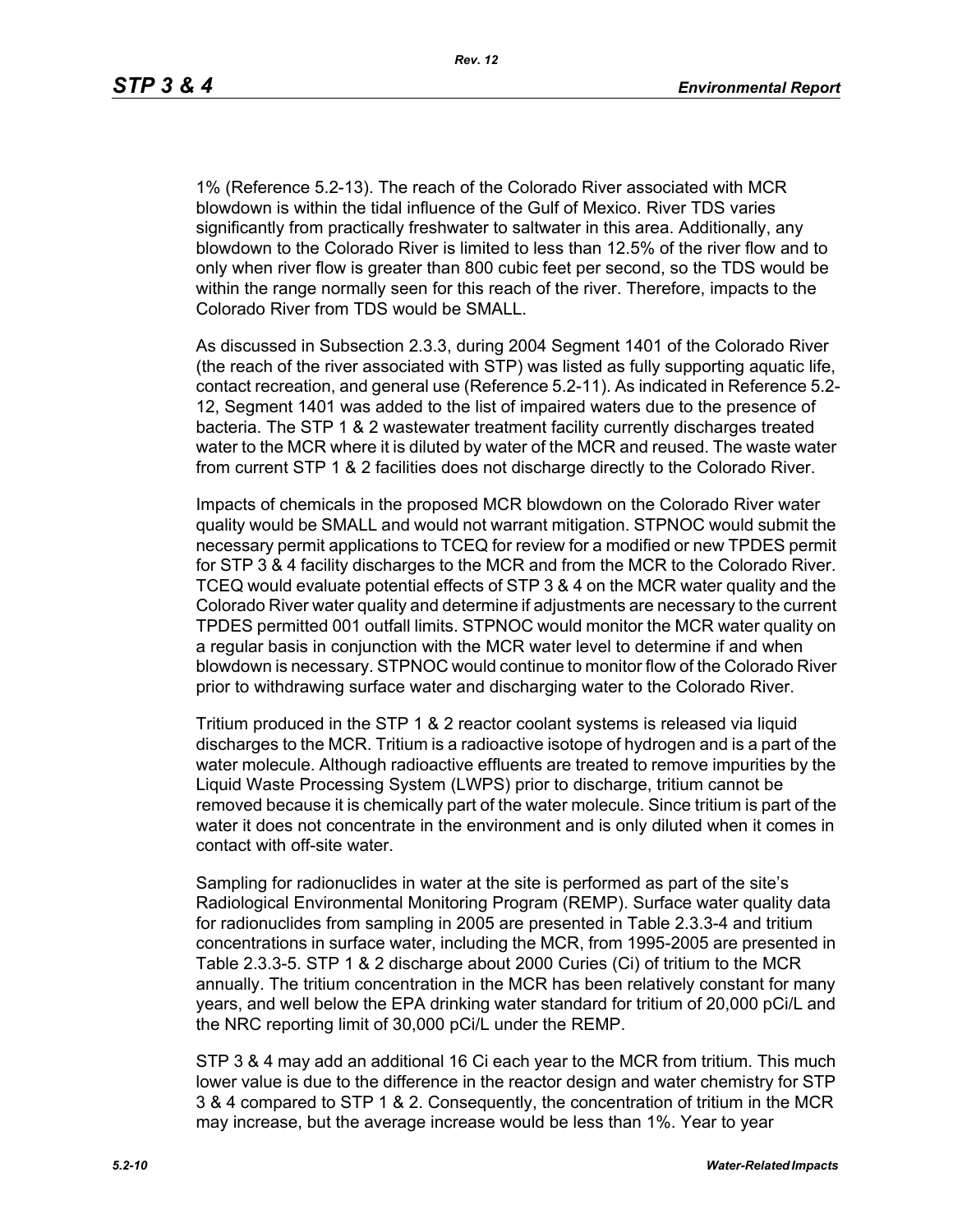fluctuations in precipitation, reservoir makeup, evaporation rate, and STP 1 & 2 release rates would have a greater effect on tritium concentration than any contributions from STP 3 & 4.

Table 12.2-22 of the FSAR indicates the average annual release concentration of tritium to the MCR from the operation of STP 3 & 4 would be 8.38 pCi/L. Historically, the highest concentrations of tritium reported in the MCR for the operation of STP 1 & 2 are at MCR Blowdown #216 and are approximately 10,000 pCi/L (See Table 2.3.3- 5). Overall monitoring of surface water from Table 2.3.3-5 averages approximately 6,000 pCi/L. Based on these values, the additional input of an average of 8.38 pCi/L from STP 3 & 4 would not significantly increase the tritium concentrations in the MCR, and would be well below the EPA drinking water standard. Hence, any discharge to the groundwater or to an offsite body of water like the Colorado River would be safe even before dilution. Therefore, the impact of tritium in the MCR or discharged to the Colorado River would be SMALL.

As discussed in Section 2.3.1.1.2.1, approximately 68%, or 3850 acre-ft/yr, of the total expected MCR seepage would be discharged through the relief wells and into surface waters. The distribution of relief well surface water discharge results in approximately 28% being returned to the Colorado River, 53% to Little Robbins Slough, 18% to the East Fork of Little Robbins Slough and <1% being returned to the West Branch of the Colorado River. Because the levels of tritium in the MCR are below the EPA drinking water standard, the impact of tritium in discharges to the Colorado River, Little Robbins Slough, the East Fork of Little Robbins Slough, and the West Branch of the Colorado River from the relief wells would be SMALL.

The remaining 32%, or 1850 acre-ft/yr, of the total expected MCR seepage would move into the Upper Shallow Aquifer and migrate to the southeast, discharging at the Colorado River. The discharge point of groundwater from the Upper Shallow Aquifer to the Colorado River is over 4,000 feet from the MCR. At a travel time of 40 feet/yr, groundwater would not reach surface water discharge points for approximately 100 years. The half-life for tritium is 12.3 years, meaning that during the 100 year travel time, the tritium concentrations in groundwater would decay over 8 half lives resulting in a concentration of less than 1% of the original concentration seeping from the MCR. If the initial groundwater concentration of tritium is 10,000 pCi/L, the concentration upon arrival at surface water discharge points without taking dilution over time and distance into consideration would be less than 100 pCi/L, which is well below the EPA drinking water standard of 20,000 pCi/L. Therefore, the impact on surface water from the Upper Shallow Aquifer discharge would be SMALL.

## **5.2.3.2 Groundwater Quality**

The shallow aquifer zone in this area contains water of marginal to poor quality. Results of chemical analyses taken before STP 1 & 2 operation indicated that this water was objectionable for potable use because of total hardness, chlorides, metals, and TDS. For these reasons, potable water, and water for other plant uses, is obtained from the deep aquifer.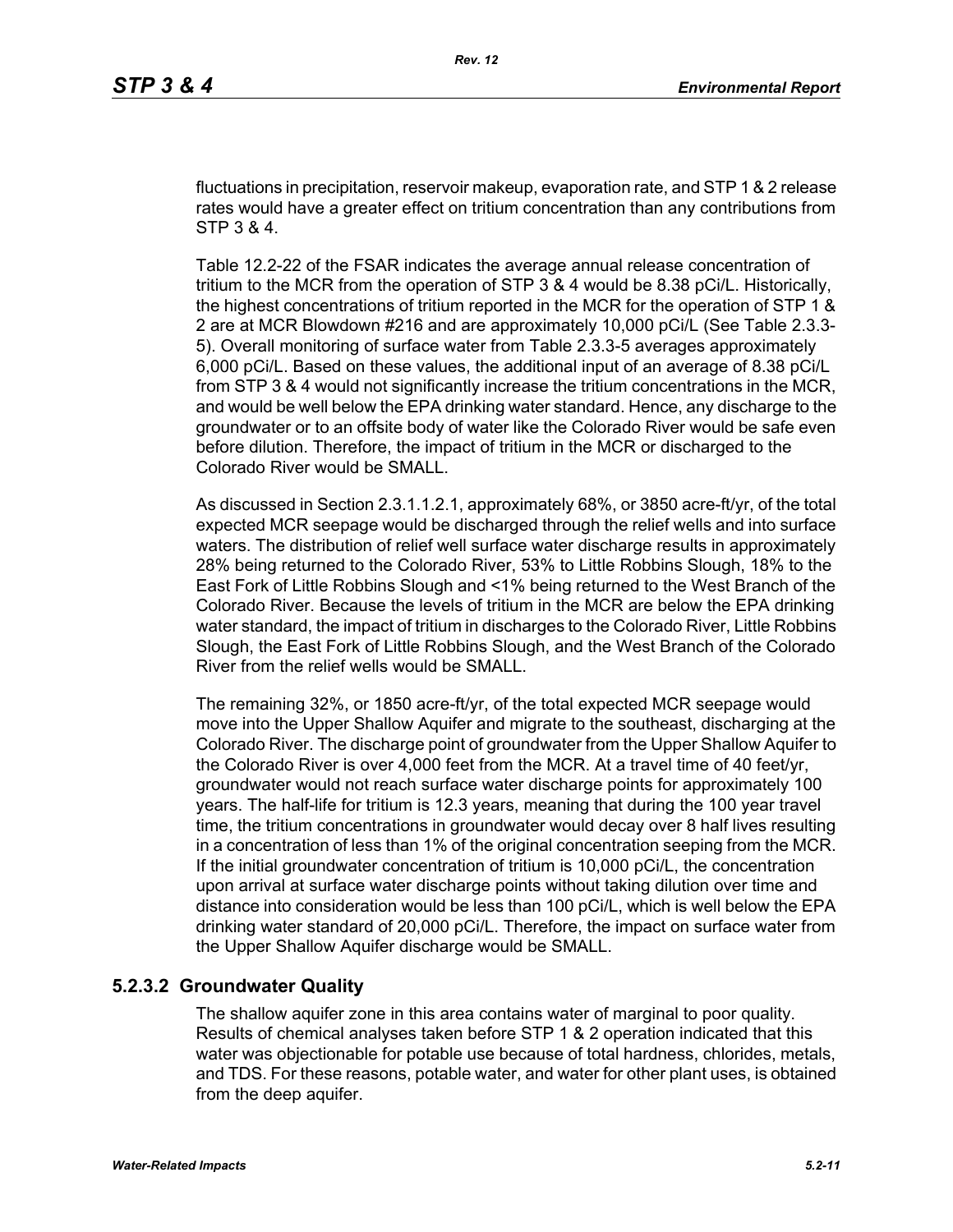As part of the REMP, groundwater quality is monitored from Upper Shallow Aquifer wells within 6 miles of the site. Results of the analyses are presented in Section 2.3.3. Surface water quality data for metals and salts for two rounds of samples collected from the MCR in 2006 are presented in Table 2.3.3-3. The low quantities of metals and salts reflect the high quality of water present in the MCR and reflect the source term for groundwater seepage to the Upper Shallow Aquifer. Section 5.2.3.1 discusses the environmental impacts of TDS and other constituents in the MCR due to the addition of STP 3 & 4 and concludes that those impacts are SMALL. Because the source of any TDS or other constituents in groundwater is from the MCR, the environmental impacts of the TDS or other constituents in the groundwater would also be SMALL.

In addition, the quality of water discharged to the MCR and the quality of the water discharged from the MCR are currently maintained to meet TCEQ-permitted levels, and would continue to be maintained with the addition of STP 3 & 4. Additionally, as discussed in Section 5.2.3.1, the quality of the water in the MCR is and would remain high, and would not adversely impact biota if consumed. Given the high quality of the MCR water, any discharge from the MCR to the groundwater would not result in significant impacts to groundwater. As stated in Section 2.3.1.1.2, there would be no significant changes in the design of the MCR for the addition of STP 3 & 4 and there would be insignificant changes in the seepage rates from the MCR due to the addition of STP 3 & 4. In addition, UFSAR 2.4.13.4, Monitoring or Safeguard Requirements, indicates that Upper Shallow Aquifer groundwater levels are monitored periodically through piezometers installed appropriately around the site. Significant changes in water levels or basic groundwater flow patterns would be evaluated to determine if additional monitoring of groundwater would be required. Groundwater quality data from the piezometers can also be evaluated to determine if any additional monitoring frequencies or new monitoring well points need to be established. Therefore, impacts to the Upper Shallow Aquifer as a result of the operation of STP Units 3 & 4 would be SMALL.

As discussed above in Section 5.2.3.1, tritium contributed to the MCR by STP 3 & 4 is expected to increase the tritium concentration by less than 1%. Currently, almost half of the tritium is removed from the reservoir annually. Tritium in the MCR is also diluted by reservoir makeup water diverted from the Colorado River and direct rainfall. Tritium concentrations also decrease due to radioactive decay. For these reasons, the environmental impacts of tritium in the MCR and in other surface waters from the operation of STP 3 & 4 are SMALL because the tritium levels are below the EPA drinking water standard for tritium of 20,000 pCi/L and the NRC reporting limit of 30,000 pCi/L under the REMP. Any discharge offsite via the above pathways to surface waters or groundwater would also remain below established limits and would continue to be confirmed per the REMP. Therefore, impacts of four-unit operation on the shallow aquifer would be SMALL.

Furthermore, the results of radionuclide analyses for 2005 are presented in Table 2.3.3-9 with tritium being the only constituent reported above detection levels (260 pCi/L) at 1,600 pCi/L. The location of the well with the detectable tritium concentrations is located adjacent to the MCR and 3.8 miles south of STP 1 & 2. In 2006, groundwater from 16 wells in the Upper Shallow Aquifer was analyzed quarterly for tritium. The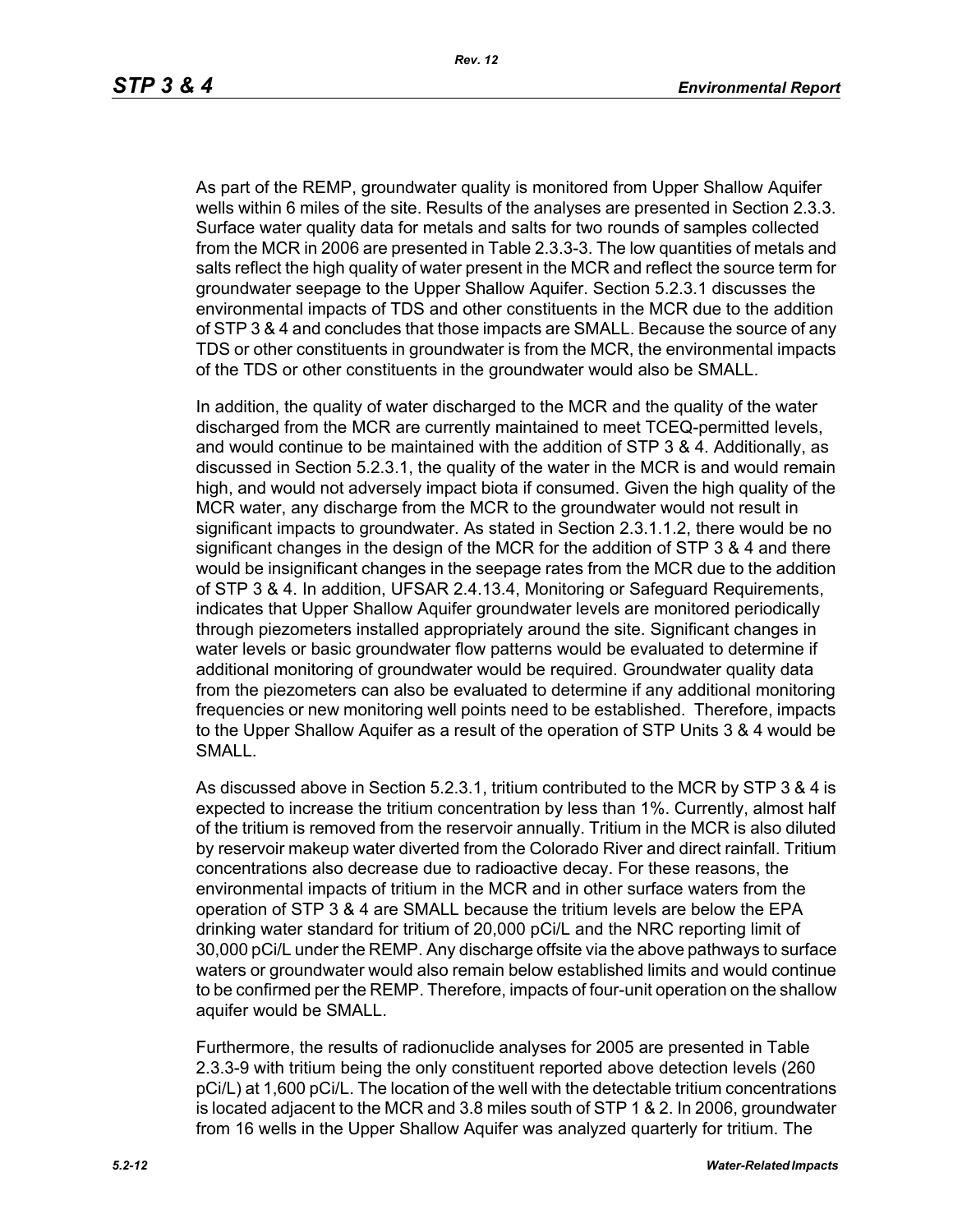analytical results are summarized in Table 2.3.3-10. The only well reporting tritium above the detection limit of 300 pCi/L was piezometer well number 435-02, located 700 feet west of the MCR embankment and 2.9 miles southwest of STP 1&2. Detected tritium concentrations ranged from 309 to 593 pCi/L, well below the EPA drinking water standard of 20,000 pCi/L. (Note that the detection level varies based on the background and the size of the sample).

Table 12.2-22 of the FSAR indicates the average annual release concentration of tritium to the MCR from the operation of STP 3 & 4 would be 8.38 pCi/L. Historically, the highest concentrations of tritium reported in the MCR for the operation of STP 1 & 2 are at MCR Blowdown #216 and are approximately 10,000 pCi/L (Table 2.3.3-5). Overall monitoring of surface water from Table 2.3.3-5 averages approximately 6,000 pCi/L. Based on these values, the additional input of an average of 8.38 pCi/L from STP 3 & 4 would not significantly increase the tritium concentrations in the MCR.

As discussed in Section 2.3.1.1.2.1, discharge to the environment from the MCR occurs from seepage through the reservoir floor to the groundwater. Groundwater flow from the MCR is intercepted in part by the relief well system, installed into sands of the Upper Shallow Aquifer. Groundwater is discharged from the passive relief wells and collected in toe and drainage ditches around the periphery of the MCR embankment and then discharged to surface water.

As described in Section 2.3.1.1.2.1, a portion of the seepage from the MCR would not be captured by the relief well system (approximately 32%). The ODCM model for the site has been prepared utilizing well data that suggests migration of groundwater seeping from the MCR into the Shallow Aquifer travels at approximately 40 ft/yr. The nearest offsite well used for watering livestock is located 1,400 feet from the reservoir. Conservatively assuming the flow is directly to this well, groundwater would not reach this well for 35 years. The half-life for tritium is 12.3 years, meaning that during the 35 year travel time, the tritium concentrations in groundwater would decay 2.8 half lives or to approximately 16 percent of the original concentration seeping from the MCR. If the initial groundwater concentration of tritium is 10,000 pCi/L, the concentration upon arrival at the offsite well would be approximately 1,600 pCi/L without taking dilution over time and distance into consideration. The tritium concentration is still well below the EPA drinking water standard for tritium of 20,000 pCi/L. Therefore, the impact on users of the well water from the Upper Shallow Aquifer would be SMALL.

The shallow aquifer is separated from the deep aquifer by more than 150 feet of predominantly clay sediments which effectively seal the deep aquifer from reservoir seepage. Therefore, there would be no environmental impacts to the deep aquifer from tritium produced by operation of STP 3 & 4.

## **5.2.4 References**

5.2-1 TCEQ (Texas Commission on Environmental Quality) 2007. Letter from Kelly Holligan (TCEQ) to R. A. Gangluff (STP Nuclear Operating Company) Re: Cooling Water Intake Structures Phase II Rules; South Texas Project Electric Generating Station; TPDES Permit No. WQ0001908000, June 27, 2007.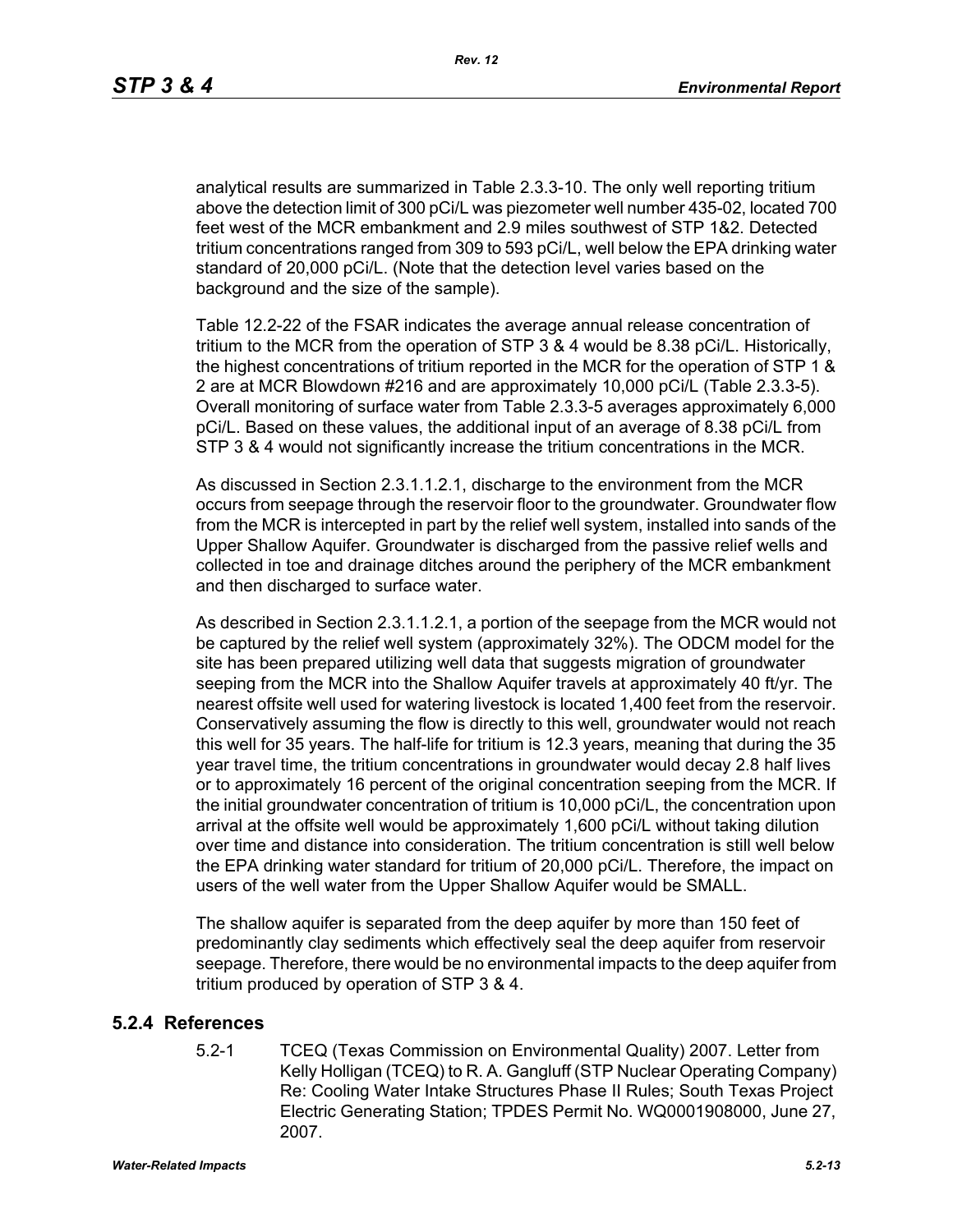| $5.2 - 2$ | Operating Permit, STP Nuclear Operating Company, Historical User Permit |
|-----------|-------------------------------------------------------------------------|
|           | No. OP-04122805, Coastal Plains Groundwater Conservation District,      |
|           | March 2005.                                                             |

- 5.2-3 LCRA (Lower Colorado River Authority), Water Management Plan for the Lower Colorado River Basin, May 2003.
- 5.2-4 STPNOC (South Texas Project Nuclear Operating Company), 2006. Amended and Restated Contract by and between the Lower Colorado River Authority and STPNOC. Effective as of January 1, 2006.
- 5.2-5 USGS (U.S. Geological Survey) Water Year 2006 Report, Colorado River, USGS Station 08162500 near Bay City, Texas, April 24, 2007.
- 5.2-6 Holligan (Karen Visnovsky Holligan), 7Q10 Flows. E-mail from Karen Visnovsky Holligan (TCEQ) to Bridget Twigg (TtNUS) June 13, 2007.
- 5.2-7 CPGCD (Coastal Plains Groundwater Conservation District), Rules of the Coastal Plains Groundwater Conservation District, adopted May 25, 2004.
- 5.2-8 "Groundwater and Wells," Fletcher G. Driscoll, 2nd Edition, Johnson Filtration Systems Inc., St. Paul, Minnesota, 1989.
- 5.2-9 TCEQ, STP Nuclear Operating Company, TPDES Permit No. 001908000 Renewal. July 21, 2005.
- 5.2-10 STPNOC (South Texas Project Nuclear Operating Company), South Texas Project Electric Generating Station Certificate of Adjudication 14-5437, May 1, 2005, Rev. 1.
- 5.2-11 TCEQ 2004 Texas Water Quality Inventory and 303(d), April 14, 2007.
- 5.2-12 TCEQ 2006 Texas Water Quality Inventory and 303(d), April 27, 2007.
- 5.2-13 NRC (Nuclear Regulatory Commission) 2009. Response to RAI 05.02-05, U7-C-STP-NRC-090091 (ML092150963). July 30, 2009.
- 5.2-14 "Plant Water Balance," Fluor Nuclear Power Calculation No. U7-SITE-G-CALC-DESN-2001.
- 5.2-15 "Site Groundwater Use for Construction, Initial Testing, Startup, and Operations," Fluor Nuclear Power Calculation No. U7-SITE-G-CALC-DESN-2002.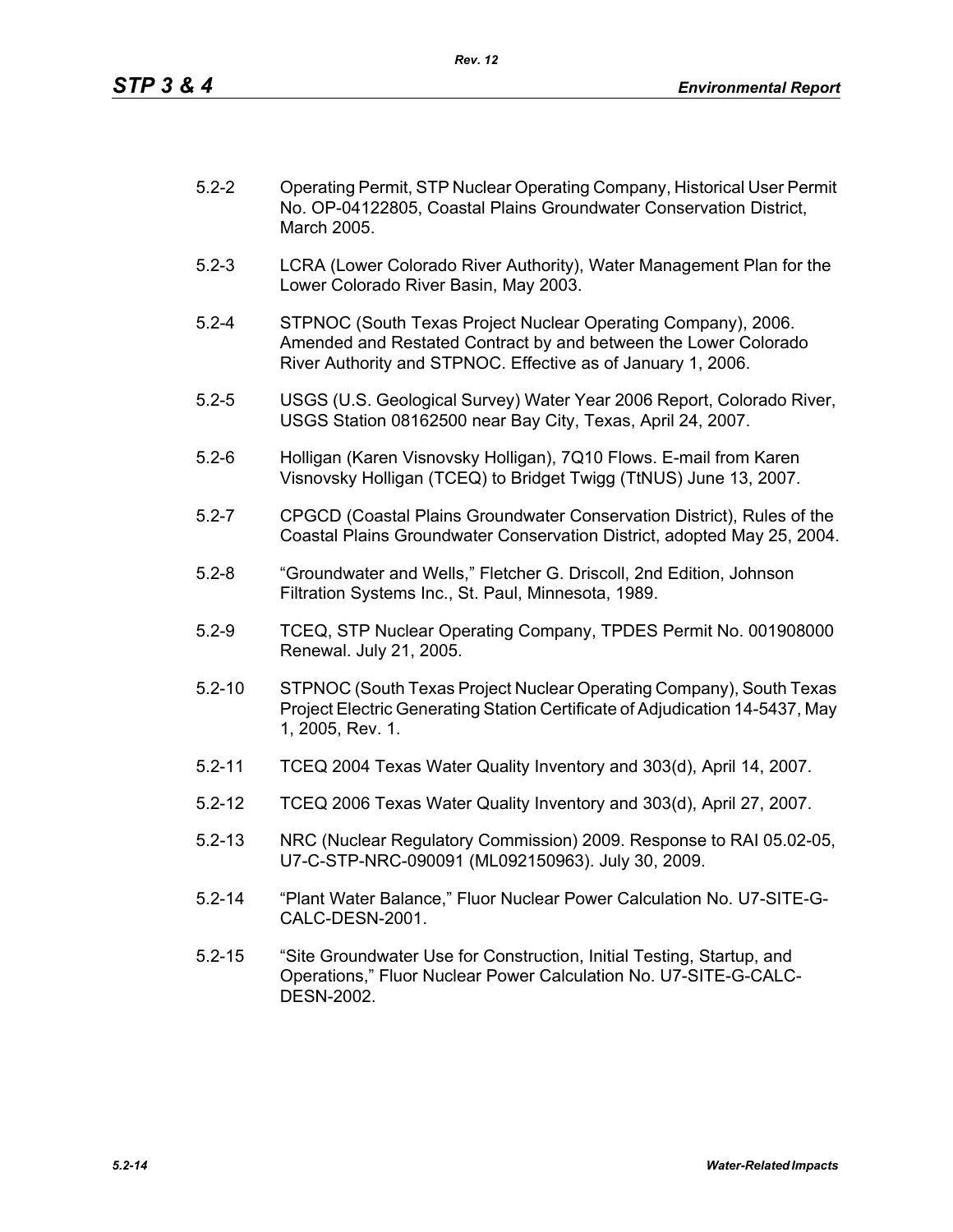|                     | <b>Mean Monthly River</b><br>Flow [1], [2]                                                          | <b>Maximum [3] River</b><br>Withdrawal<br>for Makeup (2 units) | <b>Percent of Mean</b><br><b>Monthly River</b><br><b>Flow Lost to</b><br><b>Maximum</b><br><b>Makeup</b><br>(2 units) | <b>Maximum Total</b><br><b>Evaporation Rate (2)</b><br>units) [1] | <b>Percent of</b><br>Average<br><b>Flow Lost to</b><br>Evaporation |  |
|---------------------|-----------------------------------------------------------------------------------------------------|----------------------------------------------------------------|-----------------------------------------------------------------------------------------------------------------------|-------------------------------------------------------------------|--------------------------------------------------------------------|--|
| January             | 1,150,274                                                                                           | 47,489                                                         | 4.1                                                                                                                   | 49,000                                                            | 4.3                                                                |  |
| February            | 1,455,907                                                                                           | 47,489                                                         | 3.3                                                                                                                   | 49,000                                                            | 3.4                                                                |  |
| March               | 1,281,324                                                                                           | 47,489                                                         | 3.7                                                                                                                   | 49,000                                                            | 3.8                                                                |  |
| April               | 1,225,224                                                                                           | 47,489                                                         | 3.9                                                                                                                   | 49,000                                                            | 4.0                                                                |  |
| May                 | 1,642,608                                                                                           | 47,489                                                         | 2.9                                                                                                                   | 49,000                                                            | 3.0                                                                |  |
| June                | 1,919,518                                                                                           | 47,489                                                         | 2.5                                                                                                                   | 49,000                                                            | 2.6                                                                |  |
| July                | 844,642                                                                                             | 47,489                                                         | 5.6                                                                                                                   | 49,000                                                            | 5.8                                                                |  |
| August              | 374,748                                                                                             | 47,489                                                         | 12.7                                                                                                                  | 49,000                                                            | 13.1                                                               |  |
| September           | 787,195                                                                                             | 47,489                                                         | 6.0                                                                                                                   | 49,000                                                            | 6.2                                                                |  |
| October             | 1,103,150                                                                                           | 47,489                                                         | 4.3                                                                                                                   | 49,000                                                            | 4.4                                                                |  |
| November            | 1,248,562                                                                                           | 47,489                                                         | 3.8                                                                                                                   | 49,000                                                            | 3.9                                                                |  |
| December            | 1,100,906                                                                                           | 47,489                                                         | 4.3                                                                                                                   | 49,000                                                            | 4.5                                                                |  |
| [2] Reference 5.2-4 | [1] All flows in gallons per minute<br>[3] Maximum water withdrawal occurs during normal operations |                                                                |                                                                                                                       |                                                                   |                                                                    |  |

*STP 3 & 4*